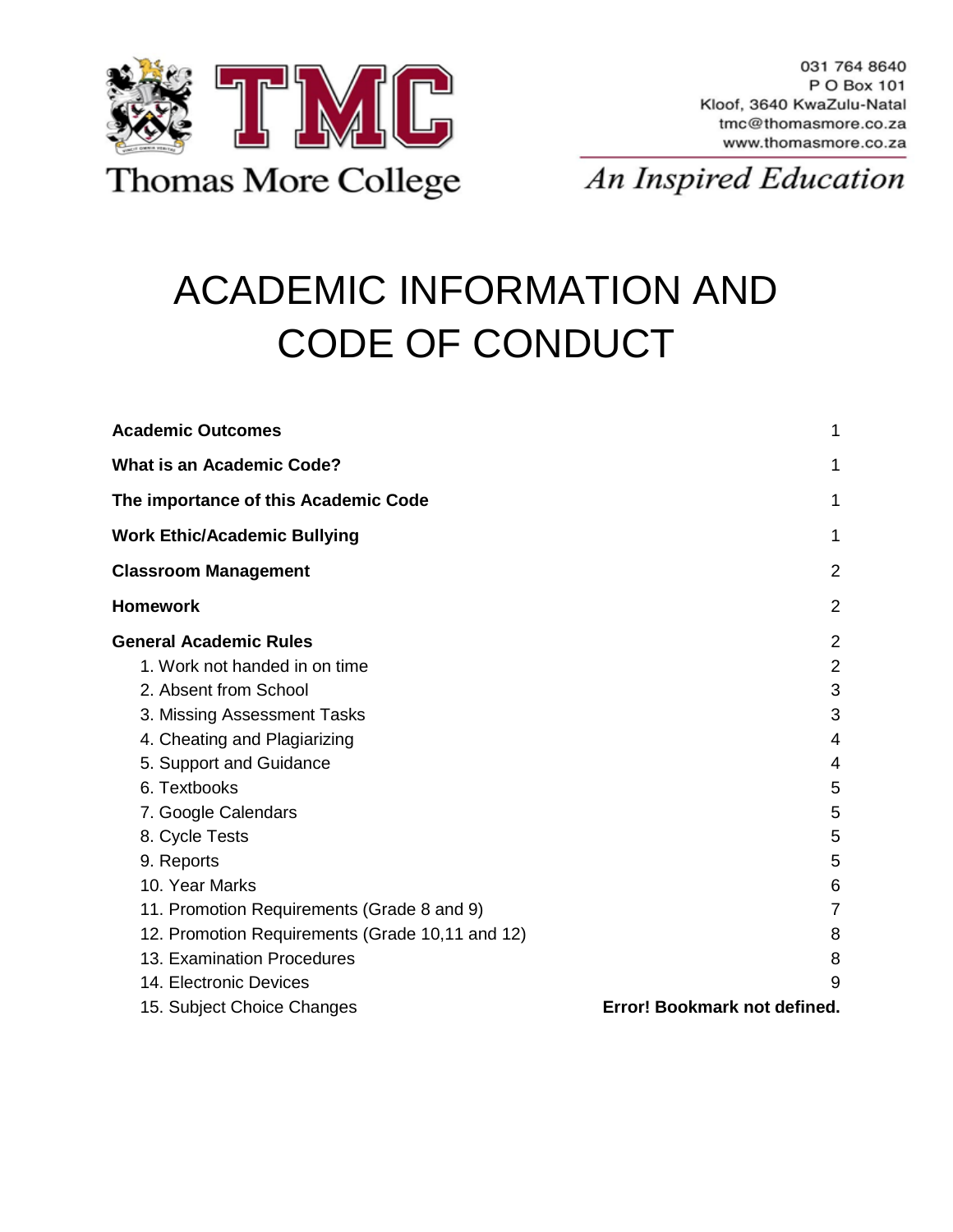

### An Inspired Education

#### <span id="page-1-0"></span>Academic Outcomes

Thomas More College High School is a school that aims to develop confident and caring young people who create a better place in the community by having an intercultural and co-educational understanding and respect towards others.

The philosophy of the school is based on Christian attitudes and values. Each individual has the opportunity to develop self-esteem and a positive image in order to be self-disciplined, active and compassionate role players in society.

#### <span id="page-1-1"></span>What is an Academic Code?

The academic code is to make explicit to you and your parents the responsibilities and standards required in assessing you at Thomas More College High School. Please note: This Academic code must be read in conjunction with all other codes.

#### <span id="page-1-2"></span>The importance of this Academic Code

When you sign this academic code you are making a commitment to achieving a high standard of work ethic and to foster an environment where learning can take place. You are accepting the responsibility for achieving to the best of your ability.

#### <span id="page-1-3"></span>Work Ethic/Academic Bullying

The chief purpose of the school is to encourage academic endeavours. Pupils are required to commit themselves to sincere academic effort. All class tasks and homework are to be completed timeously.

Pupils who bully or tease another pupil, because of their academic ability, will be disciplined according to the Disciplinary Code.

Parents may/will be contacted via email, telephone or SMS regarding incomplete homework, or about behavioural issues.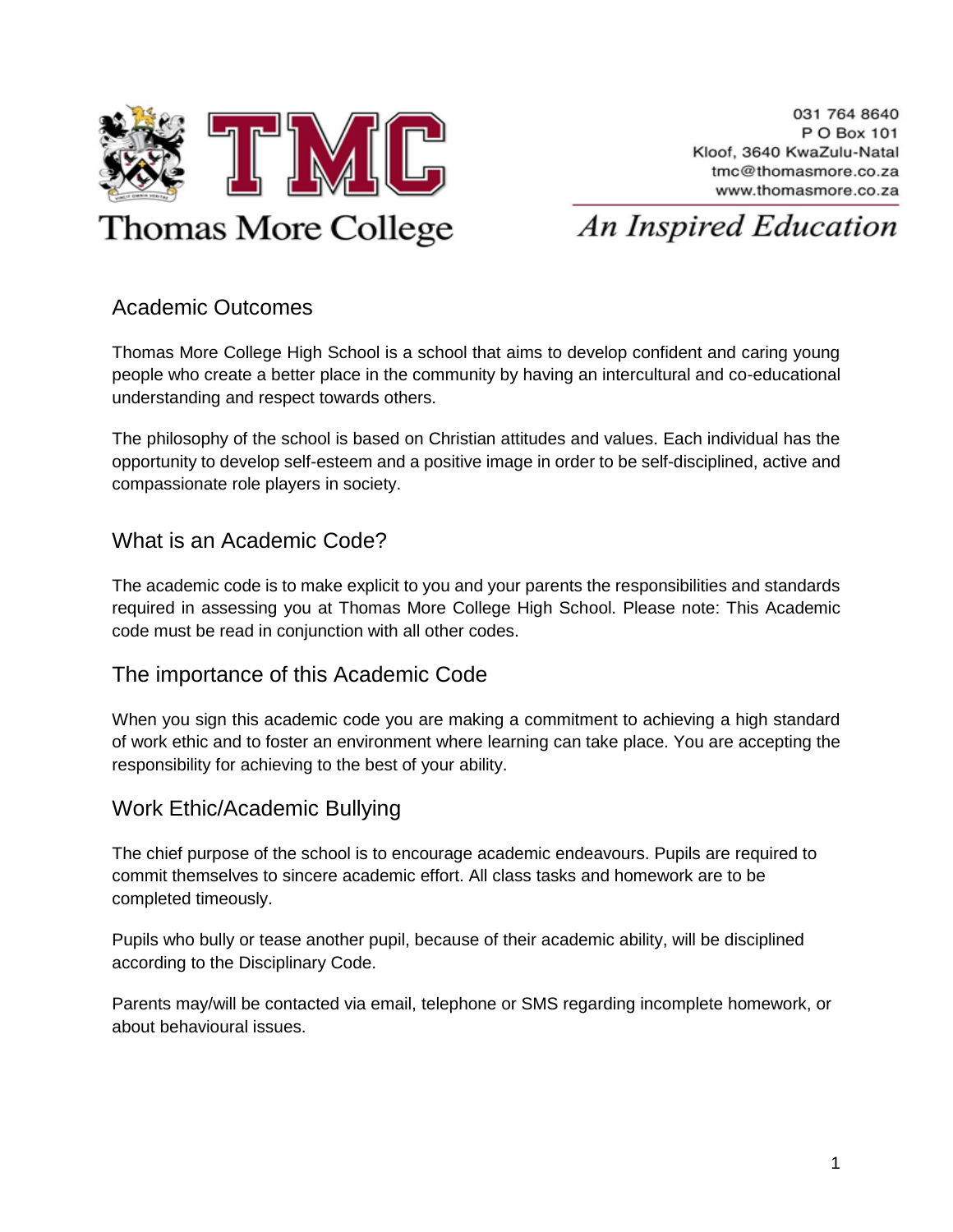

#### <span id="page-2-0"></span>Classroom Management

You will come to classes prepared and on time.

- You are required to look after textbooks, electronic devices and learning materials.
- You are required to listen when others speak.
- You will respect the opinions of others.
- You will need to be co-operative and apply yourself to the best of your ability to your schoolwork.

#### <span id="page-2-1"></span>Homework

Homework will be set by subject teachers and checked regularly. Homework may be set over an extended period. Homework needs to be completed on the date set by the teacher; if not you may be placed into detention on a Tuesday or Wednesday

#### <span id="page-2-2"></span>General Academic Rules

#### <span id="page-2-3"></span>1. Work not handed in on time

10% of the marks will be deducted if work is not handed in on the due date. You will lose further marks for each day that the work is late. Please note that this rule also includes the following:

- if you are absent from school on the day (refer to no.2 below)
- **NB** Work must either be emailed, submitted through Google Classroom, or brought in to the subject teacher over weekends or over a holiday period
- If work is over **7 days late** then you will receive "zero" for the complete task, and parents will be contacted. Detention will be attended until the work is completed.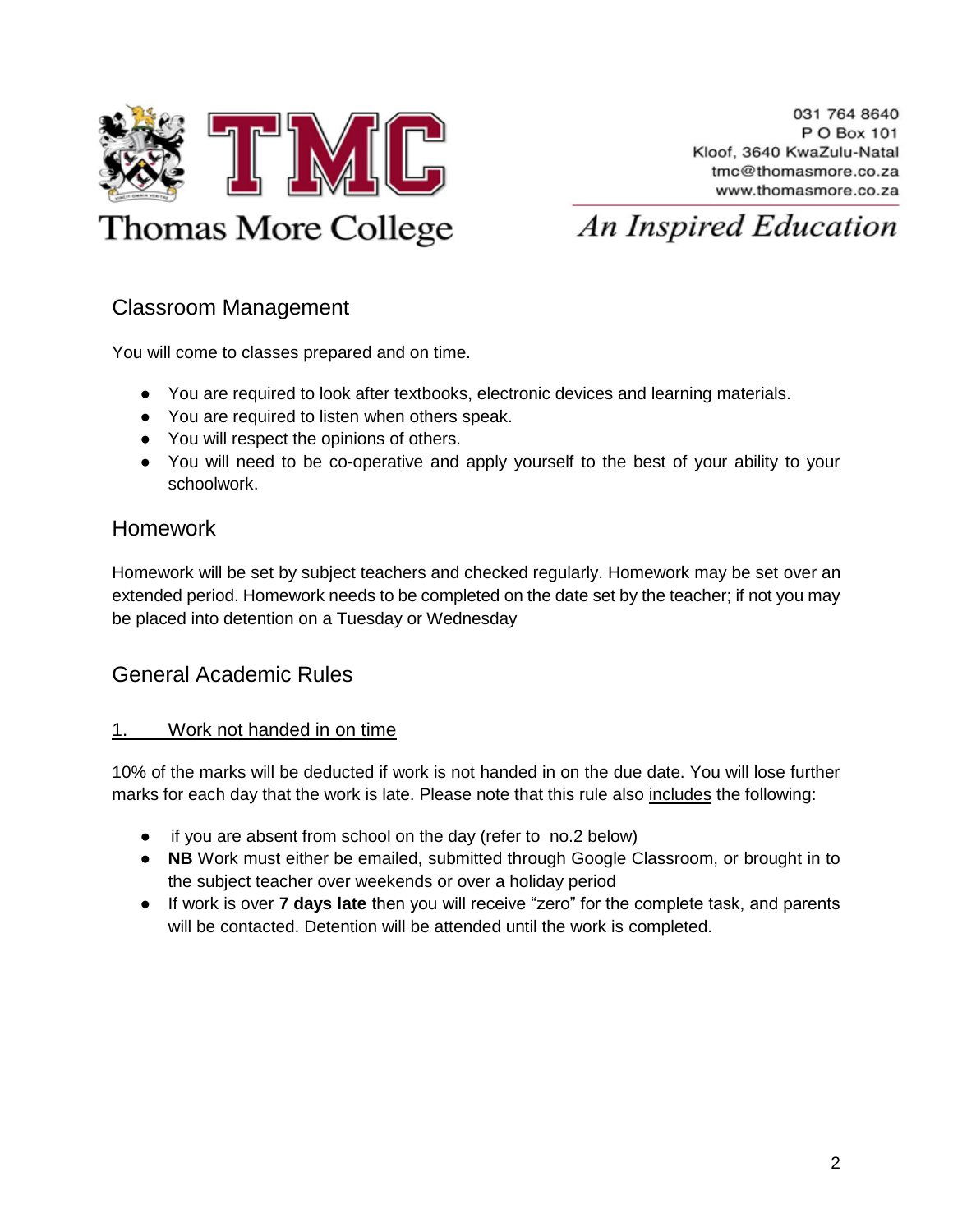

# An Inspired Education

#### <span id="page-3-0"></span>2. Absent from School

You may not be absent from school unless you have permission from the Deputy Principals, or your parents have notified the school of your absence. A note needs to be handed in or emailed to the High School Secretary on your return to school. If you are absent from school it is **your responsibility** to get notes, tasks and other work that you have missed. You will be expected to be ready for class when you return.

#### <span id="page-3-1"></span>3. Missing Assessment Tasks

- Class Test: If you are absent for a test, you will need to complete the test at your first lesson back, or after school, or at your teacher's discretion; however, the teacher may decide to mark you absent for the task.
- Cycle Tests: These tests carry the most weighting for term marks. It is vital that you write these formal assessment tests. If you are absent, a note from your parents needs to be sent on the day of the cycle test. The same procedure will take place as for class tests above.
- Examinations: If you are unable to write any examination paper on the scheduled day according to the timetable, then you will be marked as absent on your report and given an assessed mark. You will not be able to write the examination on another day (This is at the discretion of the Deputy Head of Academics). In order to receive this absent and not a zero a doctor's certificate needs to be handed in to the High School Secretary (gr 8-11) and Headmasters Secretary (Gr 12).

#### **Please note that missing an examination also means being excluded from any academic awards.**

#### This is at the discretion of the Headmaster and the Deputy Head of Academics.

The final marks will be adjusted at the discretion of the Subject Head and the Deputy Head of Academics.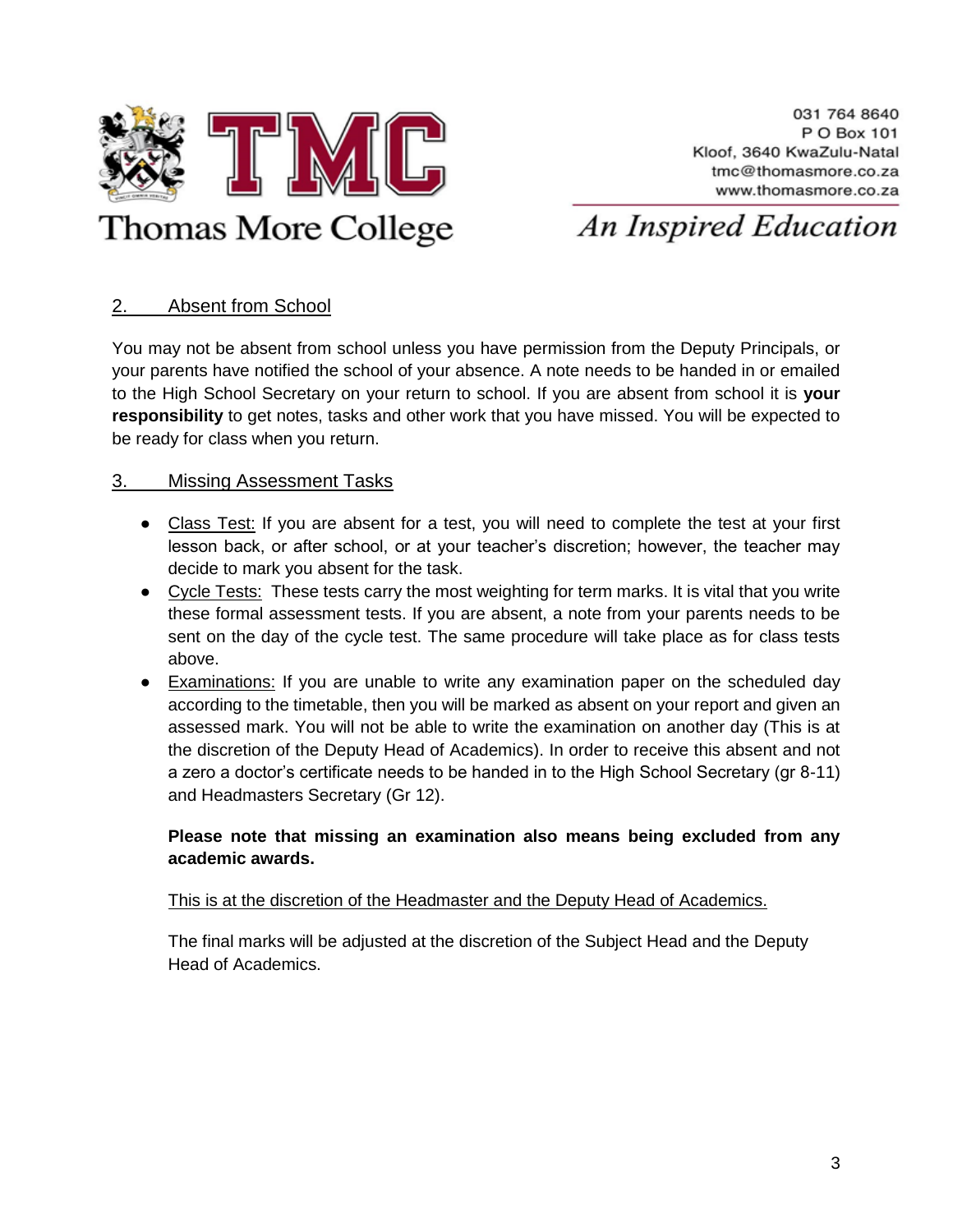

# **Thomas More College**

An Inspired Education

- Grade 12 Portfolio tasks: If you are not at school to complete a portfolio task a copy of a **doctor's certificate** needs to be handed to Mrs. Paterson on the first day back. The IEB insist on this documentation which will be placed in your portfolio. If there is no doctor's certificate a "zero" for the task may be given. This also applies to tasks that are not done under test conditions that have to be completed within the time frame set by the subject teacher. If a deadline is missed marks will be deducted. These portfolio tasks count towards the final matric mark and are extremely important.
- **If you do not hand in work, or write a cycle test or an examination, your mark on your report will have an asterisk next to it stating that the mark is not a true reflection as a result of missing marks. This asterix is also used for pupils who make late subject changes or arrive during the year to TMC**

#### <span id="page-4-0"></span>4. Cheating and Plagiarizing

#### **Cheating**

If you are caught cheating the test will be removed and a new test given.

- No extra time or marks will be awarded as you will be given "zero" for the task.
- Disciplinary measures will be taken where you will be expected to report to the Deputy Head.
- Refer to the Disciplinary Code of conduct.
- You may be expected to redo the task at the Deputy Heads discretion
- Any pupil found in possession of a mobile device (inclusive of smart watches) during a test or exam, even if inadvertently, will be found guilty of cheating.

#### **Plagiarised work**

- Plagiarised work will be given "zero"
- The task will need to be redone.
- If the redone task still consists of plagiarised work then disciplinary action will take place

#### <span id="page-4-1"></span>5. Support and Guidance

Teachers will make themselves available. Appointments need to be made by you with the relevant teacher. Additional extra lessons will be provided at the subject teacher's discretion. Pupils need to have paid attention in class, and attempted homework, before this can be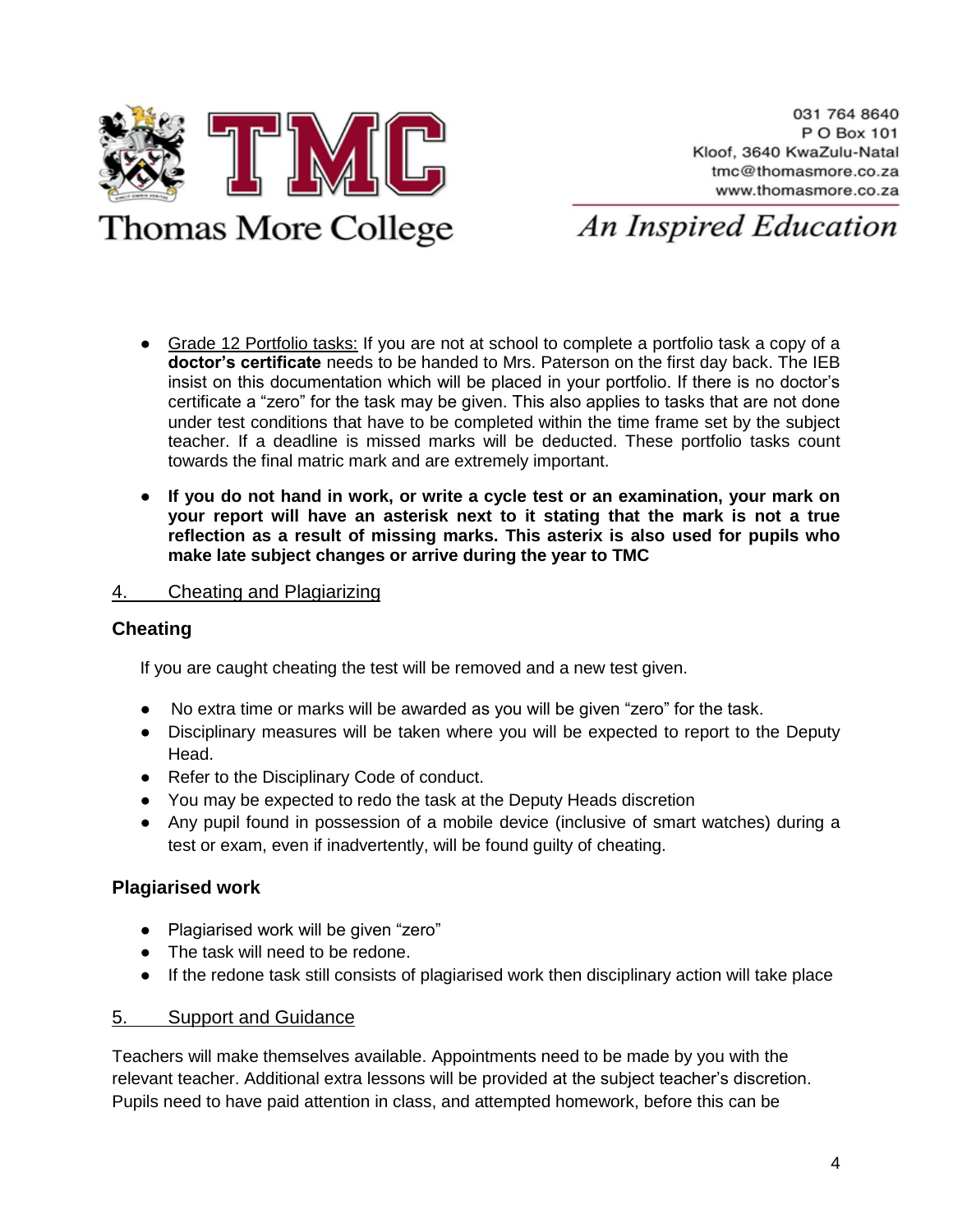

# An Inspired Education

expected. The extra lesson schedule will be published each term on the student and parent portals.

#### <span id="page-5-0"></span>6. Textbooks

It is your responsibility to take care of your textbooks and notes. Thomas More College High School owns all the Textbooks that have been issued to you, and which you have signed for on the College Library Textbook Issuing Programme. Textbooks need to be returned to the school on the day you write your final subject examinations at the end of the school year. Textbooks not handed in will be charged to your school account. If you would like to donate any textbooks from previous years, please hand them in.

#### <span id="page-5-1"></span>7. Google Calendars

Each subject will be entering their tests and important dates and deadlines on the relevant grade calendar. You are expected to constantly check your grade's calendar for any updates and information that you need in terms of academics. To access the information you need to go to the student portal. If you are unsure, please speak to your registration teacher or Mrs Kerdachi.

#### <span id="page-5-2"></span>8. Cycle Tests

Cycle Tests will begin in January when hour long control tests, or special programmes, will take place. The content of what you need to learn for these tests will appear on the Google calendar. It is your responsibility to find out this information before the test is written, even if you have been absent. If you finish your test early and are happy to hand in the test you are expected to get on with academic work, or to read an appropriate book.

#### <span id="page-5-3"></span>9. Reports

Reports are sent out at the end of each term.

Term 1: A progress report Term 2: A detailed half-year report. Term 3: A progress report.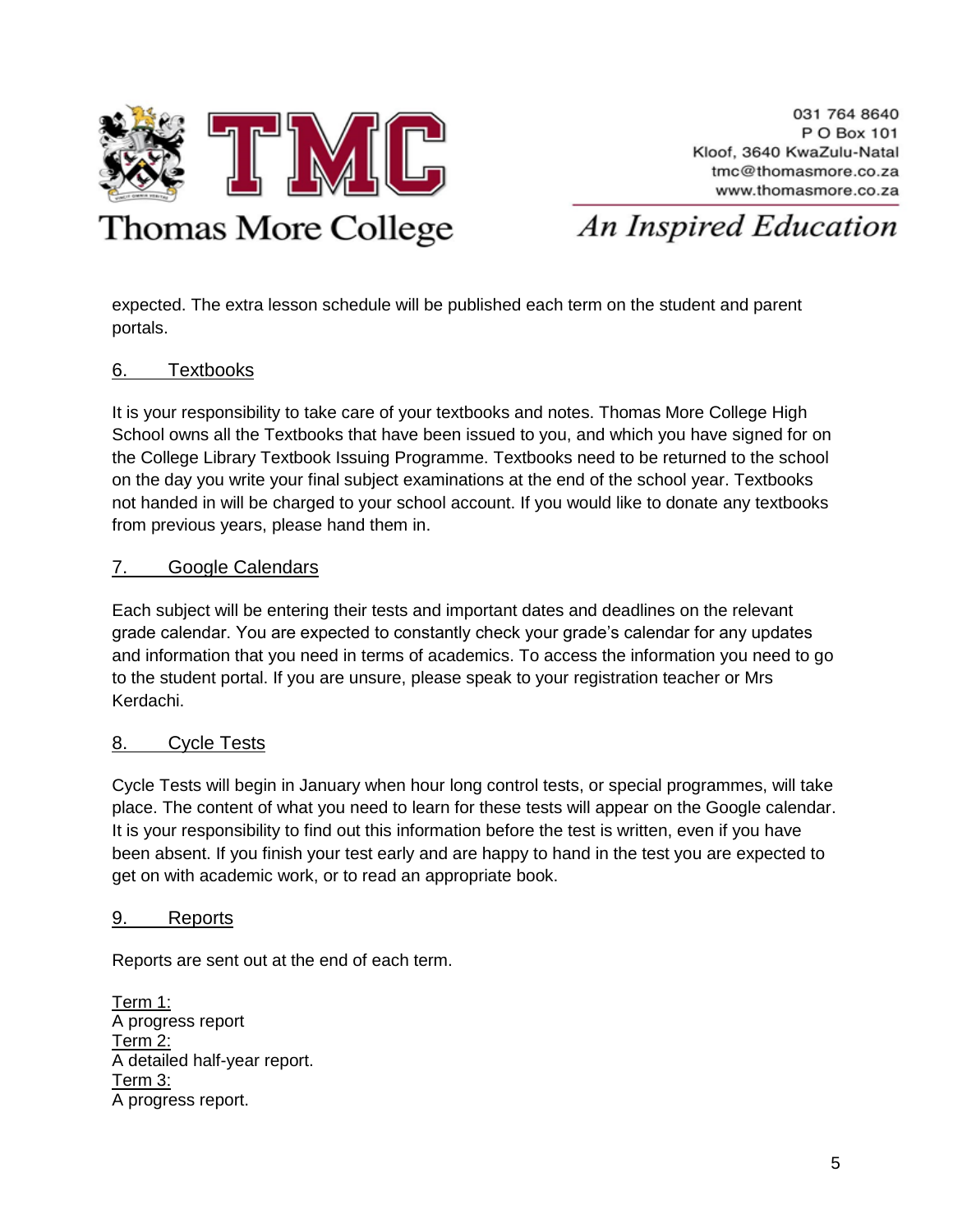

# **Thomas More College**

An Inspired Education

Grade 12 - detailed Trials report and an Achievement Report Term 4: A detailed end of year report including November examination results.

#### <span id="page-6-0"></span>10. Year Marks

#### **GRADES 8 and 9**

*Core Subjects:*

Maths = 60% Final examination 40% Continuous Assessment English = 40% Final examination work 60% Continuous Assessment Afrikaans/Zulu = 50% Final examination work 50% Continuous Assessment *Other Learning Areas:*

Continue Assessment marks and Examinations weighted according to Subject Heads discretion.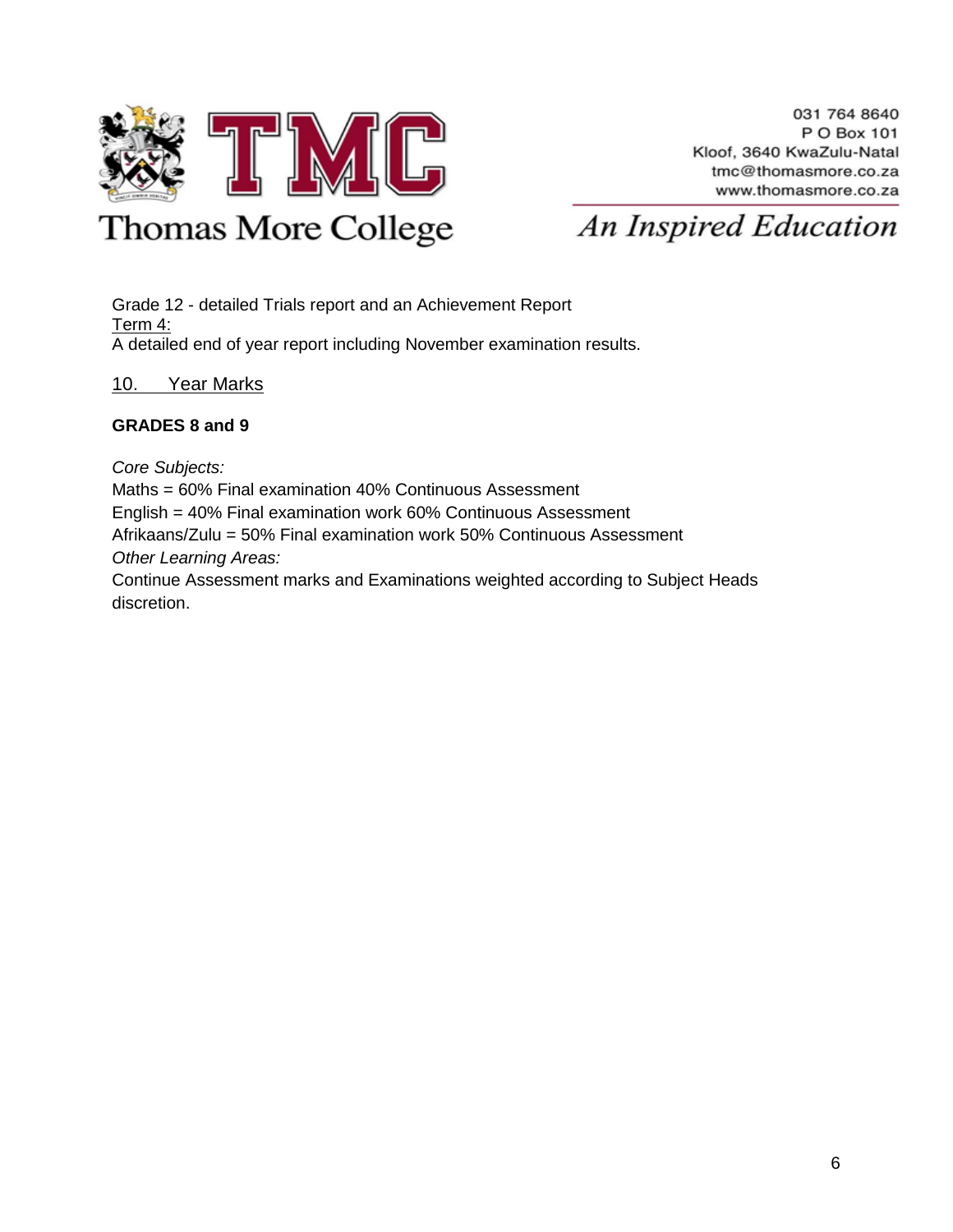

#### **GRADES 10-12**

Final Examination/Trial Examinations = 75% Continuous Assessment Marks = 25%  $\text{TOTAL} = 100\%$ 

- Some subjects will have different weightings if they have practical components
- Languages will have 50% Final Examination, and 50% Continuous Assessment.

These weightings can be adjusted at the Subject Heads and Deputy Head of Academics discretion

#### <span id="page-7-0"></span>11. Promotion Requirements (Grade 8 and 9)

You will be promoted only if you have satisfied the designated requirements for each of the 8 learning areas. These are as follows:

- A mark of **40%** in **English**
- A mark of **40%** in **Afrikaans/Zulu** and **Maths**
- At least **40%** in **3 other learning areas**
- At least **30%** in **2 other learning areas**

*Promotion is at the discretion of the Headmaster and Deputy Head of Academics*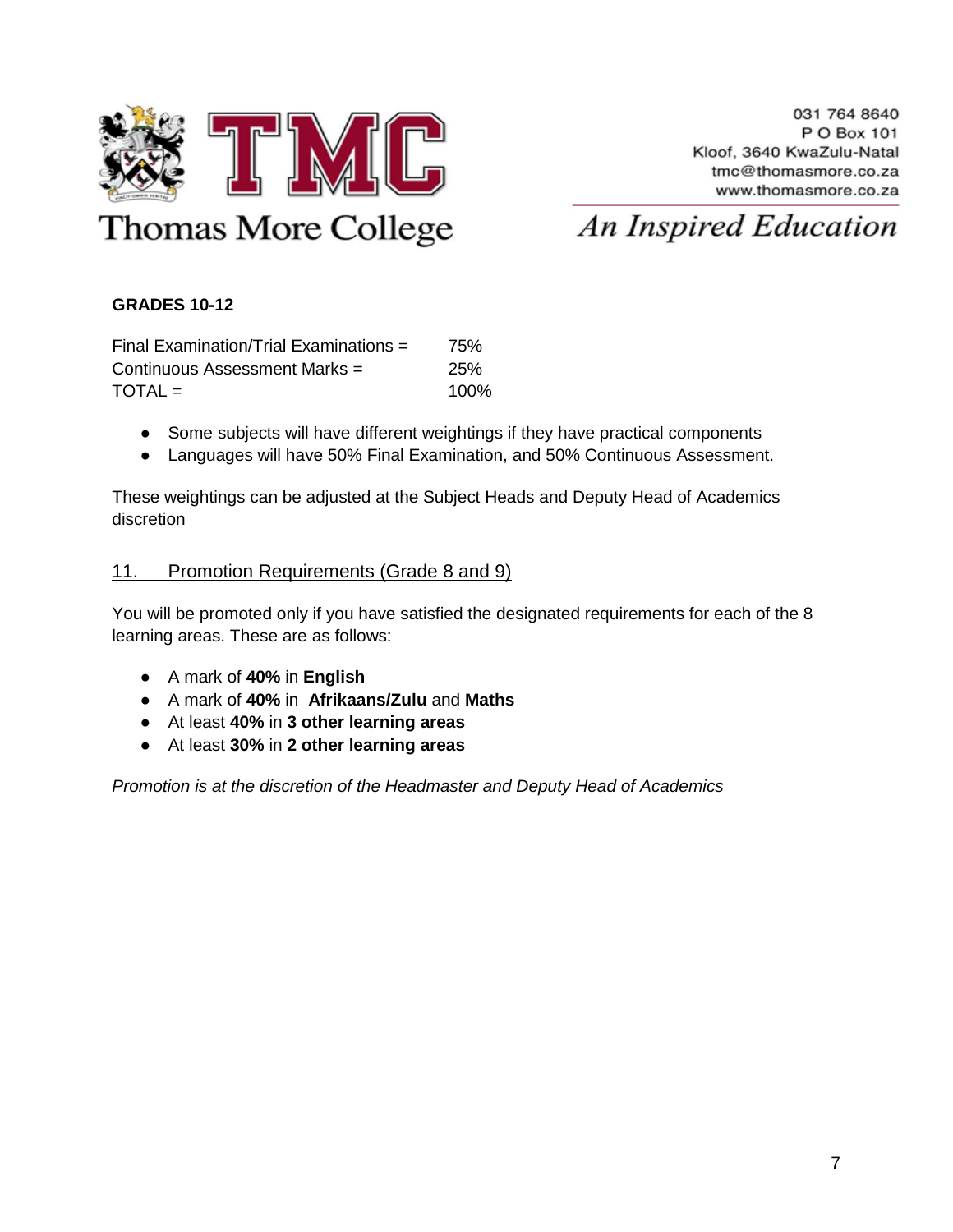

# **Thomas More College**

# An Inspired Education

#### <span id="page-8-0"></span>12. Promotion Requirements (Grade 10,11 and 12)

Obtain at least 40% in the required official language on Home Language level Obtain at least 40% in two other subjects. Obtain at least 30% in three other subjects

You will be assessed on your different learning outcomes according to the following rating scale:

| <b>Rating Code</b> | Rating                         | Mark %   |
|--------------------|--------------------------------|----------|
| 7                  | <b>Outstanding Achievement</b> | 80-100   |
| 6                  | <b>Meritorious Achievement</b> | 70-79    |
| 5                  | <b>Substantial Achievement</b> | 60-69    |
| 4                  | Adequate Achievement           | 50-59    |
| 3                  | Moderate Achievement           | 40-49    |
| 2                  | <b>Elementary Achievement</b>  | 30-39    |
|                    | Not Achieved.                  | $0 - 29$ |

#### <span id="page-8-1"></span>13. Examination Procedures

#### **Grade 8-11 June/November Examinations**

- There will be June/November Examinations as per calendar dates.
- You are required to be outside the examination venue 30 minutes before the examination.
- Once you have found your seat number on the lists outside the venue you will line up quietly outside the exam venue.
- NO pupil is allowed inside the exam venues before a staff member is present.
- All cell phones and other electronic devices must be handed in at the beginning of the session. Any phone seen or heard during an exam will be confiscated and the owner of the cell phone will be punished.
- No food may be consumed in the exam venue. Water is allowed in transparent clear bottle.
- Transparent bags must be used to store stationery needed for the examinations.
- Please note that normal school lessons resume after the examinations.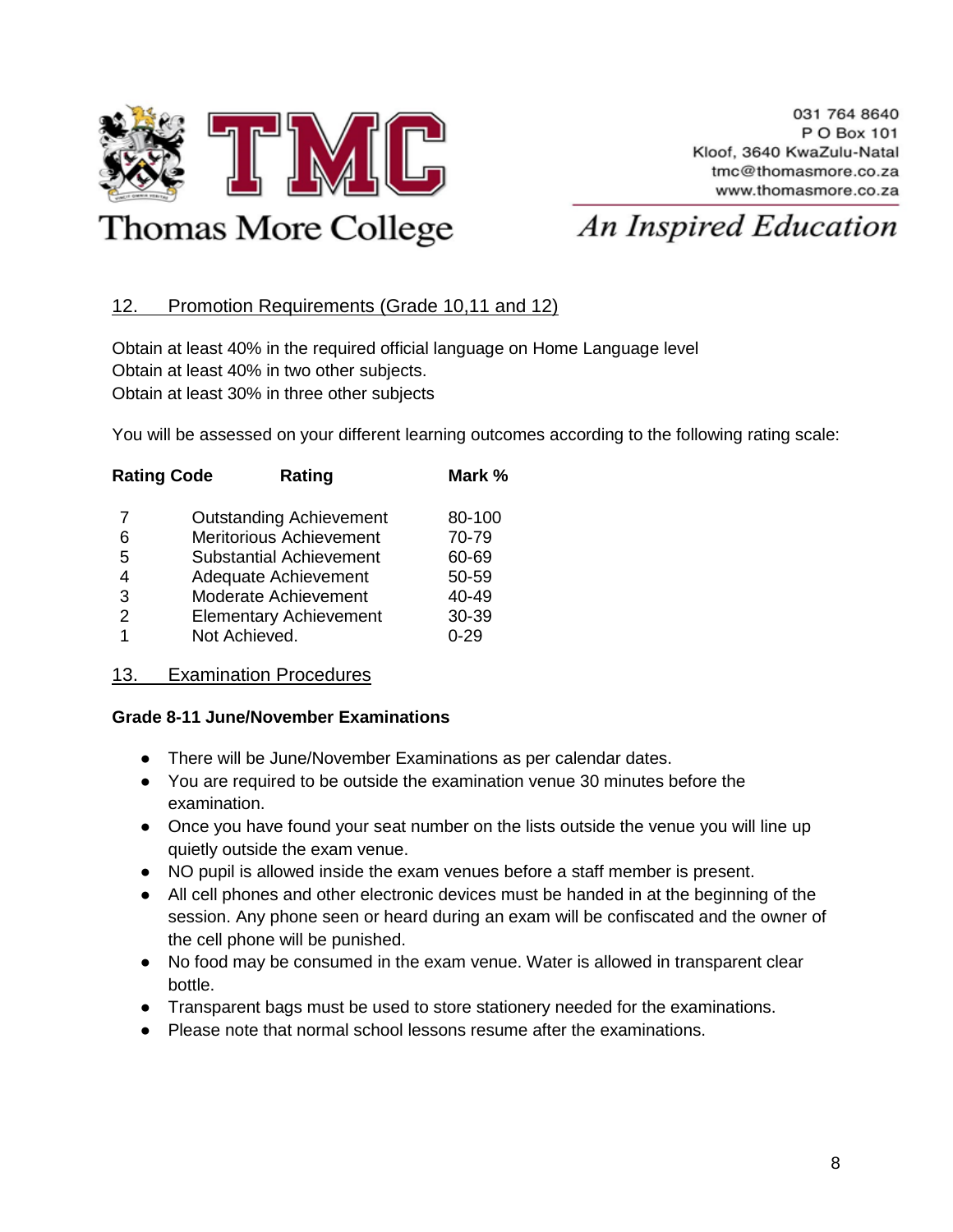

#### **Grade 12's**

- In June matrics will be writing IEB Assessment tasks for Life Orientation, English and Drama during June.
- Trial Examinations take place during August and September
- Final Examinations begin in October and end in November

#### 14. Electronic Devices

Please read the Electronic Device Policy.

#### **Devices can only ever be used in class with the teacher's consent.**

Electronic devices used inappropriately in any way whatsoever will be confiscated and the pupil will be dealt with according to the disciplinary code of conduct.

<span id="page-9-0"></span>Pupils are to look after their devices by locking them away in lockers when not in use.

Consult the code of conduct 1.9 for further explanation.

#### 15. Subject Choice Changes

#### *Grade 10*

A subject choice package change can be made under the following conditions

- The change can only be made at the end of Term 1 and Term 2
- No change can be made in Term 3 or Term 4

Maths Core to Maths Literacy

- No change can be made from Maths Literacy to Core Maths once the year has begun
- Core Maths to Maths Literacy can only be made at the end of Term 2 and at the end of Term 4 (to start Lit in Grade 11)